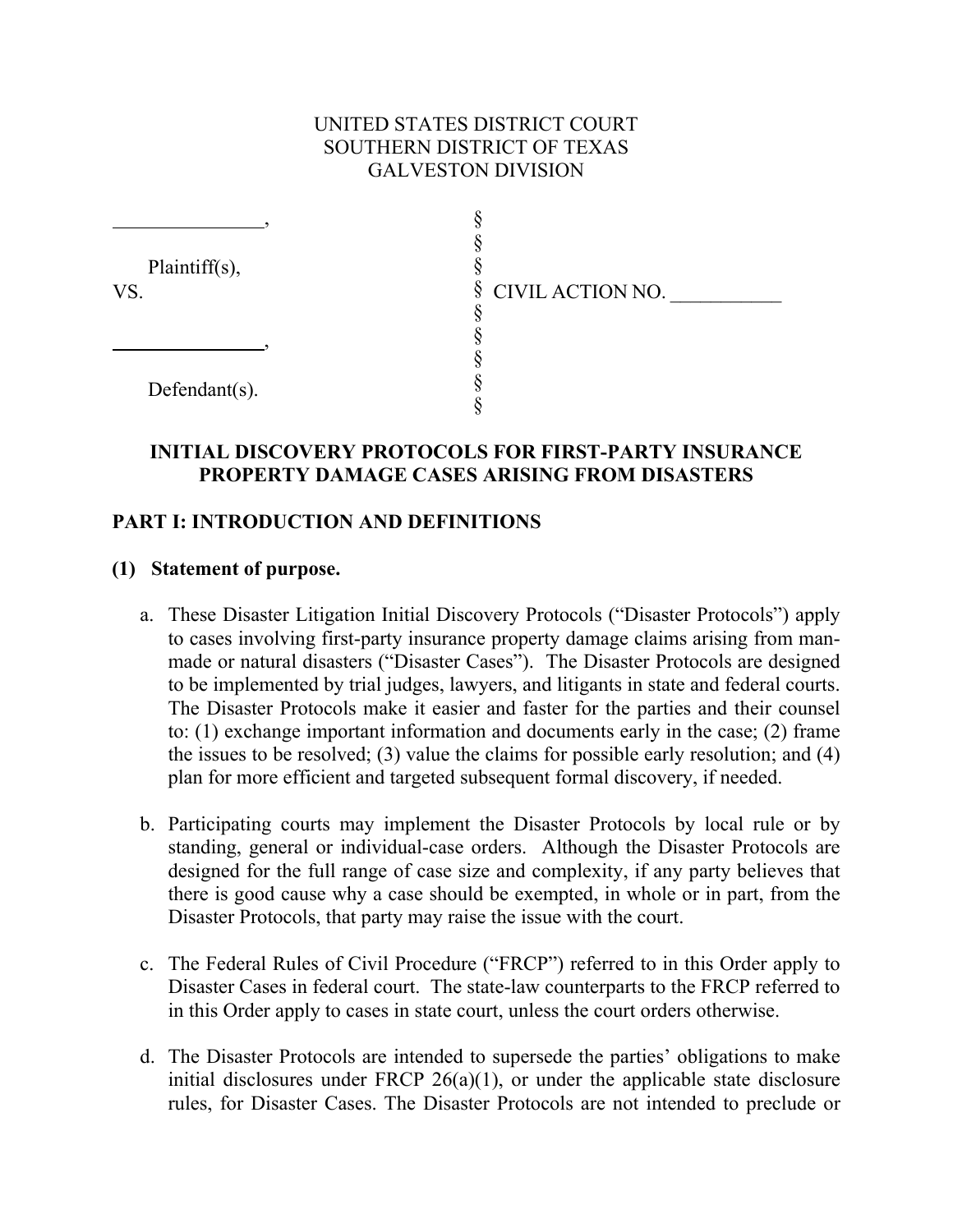modify any party's rights to formal discovery as provided by those rules, other applicable local federal rules, or state rules. Responses to the Disaster Protocols do not waive or foreclose a party's right to seek additional discovery under the applicable rules.

e. The Disaster Protocols were prepared by a balanced group of highly experienced attorneys from across the country with expertise in disaster-related property insurance cases. The Disaster Protocols require parties to exchange information and documents routinely requested in every Disaster Case ("Initial Discovery"). The Initial Discovery is unlike initial disclosures under FRCP 26(a)(1) because it include favorable as well as unfavorable information and documents, is limited to information and documents that are not subject to objection, and is limited to the information and documents most likely to be important and useful in facilitating early settlement discussion and resolving or narrowing the issues requiring further litigation.

## **(2) Definitions. The following definitions apply to cases under the Disaster Protocols.**

- a. *Claimed Loss*. "Claimed Loss" means the loss or damage that the Insured seeks to recover from the Insurer in the litigation*.*
- b. *Document.* "Document" and "documents" are defined to be synonymous in meaning and equal in scope to the phrase "documents or electronically stored information" in FRCP 34(a)(1)(A). A draft of a document or a nonidentical copy is a separate document.
- c. *Event*. "Event" means the disaster alleged to have caused the Insured's Claimed Loss.
- d. *Identify (Documents)*. When referring to documents, to "identify" means to describe, to the extent known: (i) the type of document; (ii) the general subject matter; (iii) the date; (iv) the author(s), according to the document; and (v) the person(s) to whom, according to the document, the document (or a copy) was to have been sent. Alternatively, to "identify" a document means to produce a copy.
- e. *Identify (Natural Persons).* When referring to natural persons, to "identify" means to give the person's: (i) full name; (ii) present or last known address and telephone number; (iii) email address; (iv) present or last known place of employment; (v) present or last known job title; and (vi) relationship, if any, to the parties. Once a person has been identified in accordance with this subparagraph, only the name of that person need be listed in response to subsequent requests to identify that person.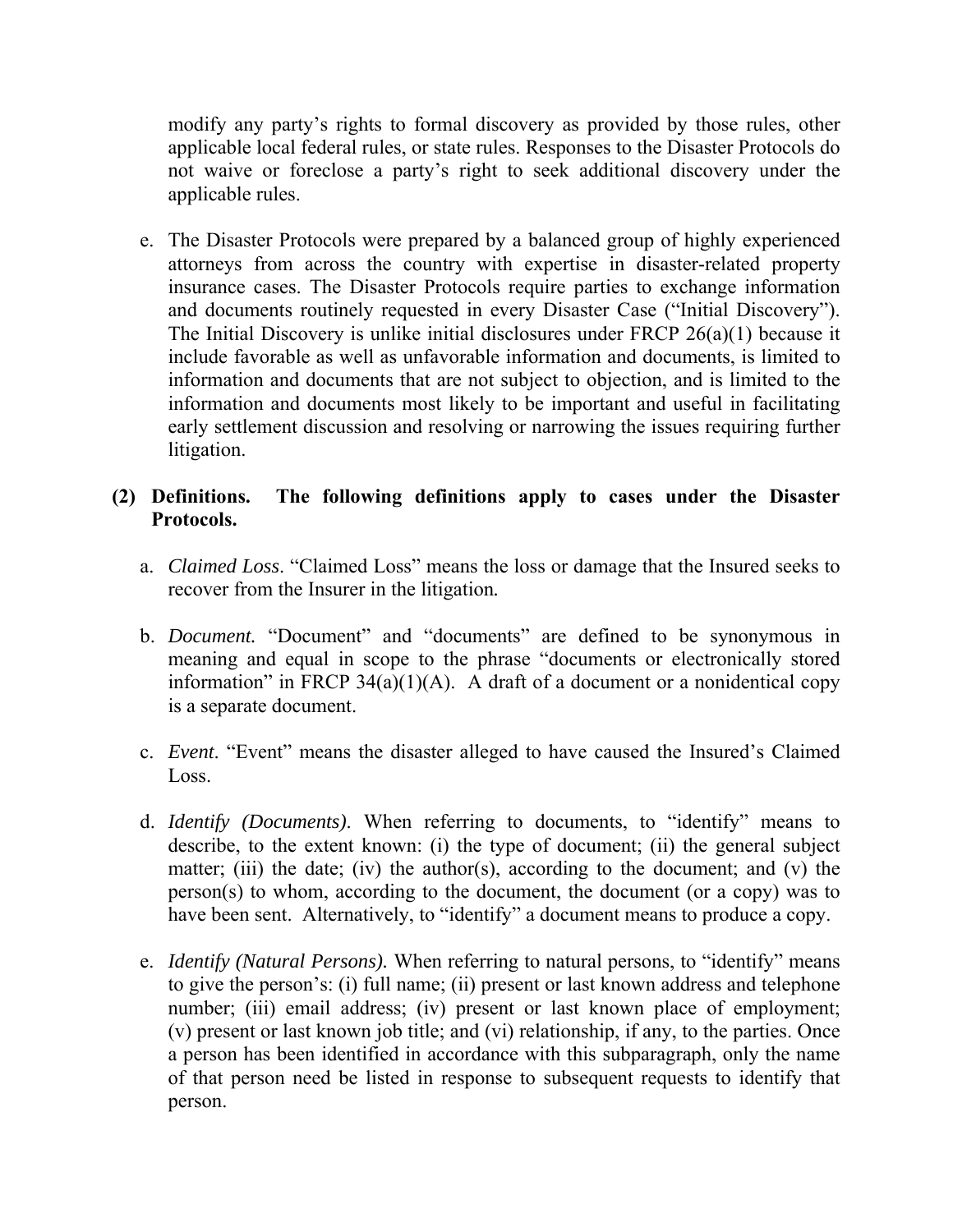- f. *Identify (Non-Natural Persons or Entities).* When referring to a corporate entity, partnership, or other unincorporated association, to "identify" means to give the: (i) corporate or entity name and, if known, the trade or other names under which it has done business during the relevant time period; (ii) state of incorporation or registration; (iii) address of its principal place of business; and (iv) primary phone number and internet address. Once a corporate or other business entity has been identified in accordance with this subparagraph, only the name of that entity needs be listed in response to subsequent requests to identify that entity.
- g. *Insurer.* "Insurer" means any person or entity alleged to have insured the Property that is the subject of the operative complaint, unless otherwise specified.
- h. *Insured*. "Insured" means any named individual(s), corporate entity(ies), partnership(s), or other unincorporated association(s) alleging property damage as an Insured in the litigation, or asserting a claim under an assignment.
- i. *Loss*. "Loss" means damage to the Property caused by the Event.
- j. *NFIP Claim*. "NFIP Claim" means a claim the Insured asserts in the litigation for coverage under a National Flood Insurance Program insurance policy.
- k. *Other Insurance*. "Other Insurance" means any insurance policy, other than the Policy in force on the date of the Event, that covers or potentially covers the Property or the Claimed Loss.
- l. *Policy*. "Policy" means the insurance policy alleged to cover some or all of Insured's Claimed Loss that is the subject of the Insured's claim in the litigation.
- m. *Property*. "Property" means the property (building or contents) that the Insured claims coverage for under the Policy in the litigation.
- n. *Relating to*. "Relating to" means concerning, referring, describing, evidencing, or constituting.

# **(3) Instructions.**

- a. The relevant time period for this Initial Discovery begins on the date immediately before the Event and ends on the date the Insurer has filed a responsive pleading or motion, unless a different time period is indicated with respect to a specific production obligation as set out in Part 2 or Part 3 below.
- b. This Initial Discovery is presumptively not subject to any objections except for attorney-client privilege or work-product protection, including a joint defense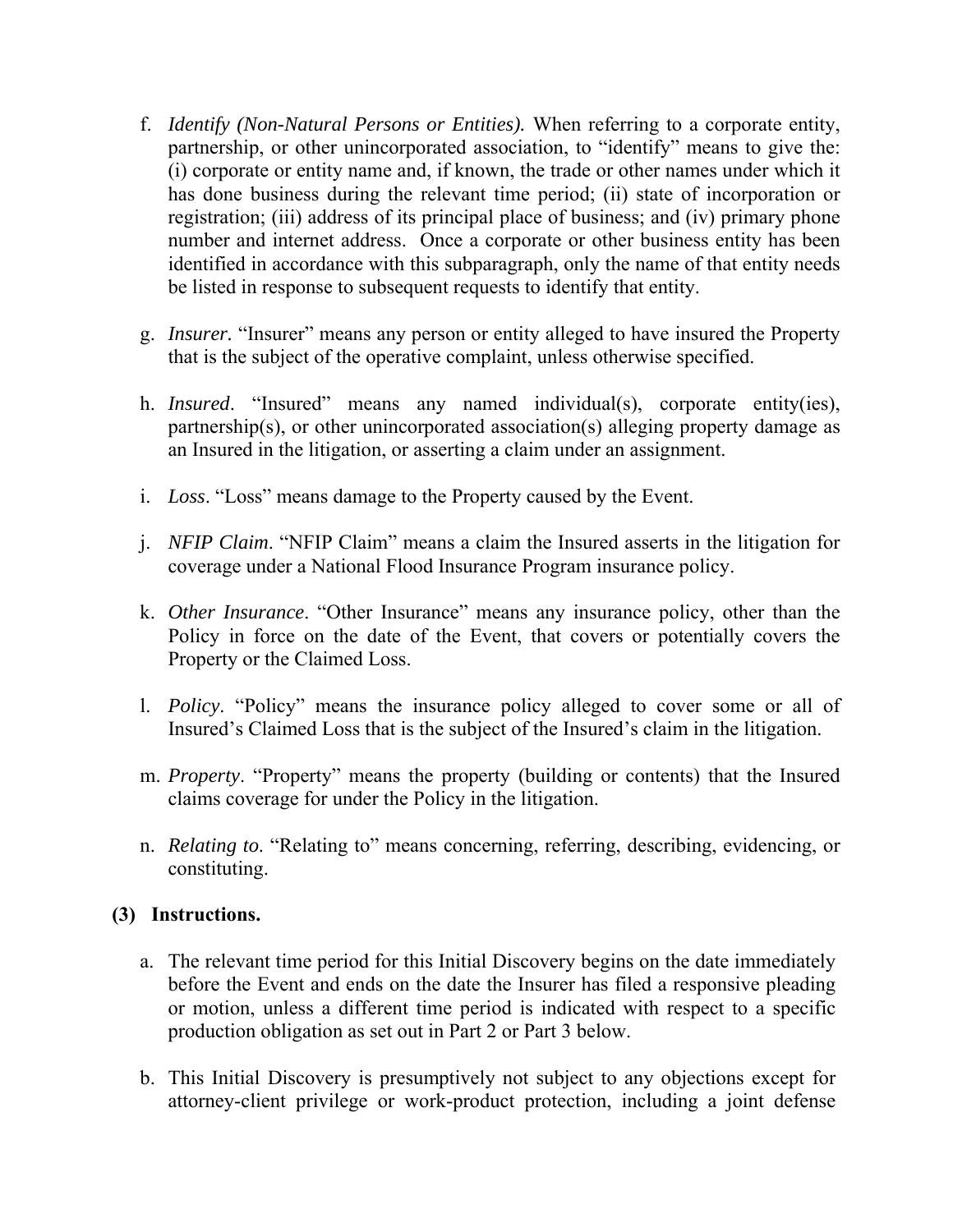agreement. Documents withheld based on a privilege or work-product protection claim are subject to FRCP  $26(b)(5)$  or applicable state rules. A detailed privilege log is not required. Instead, documents withheld as privileged or work-product protected communications may be described briefly by category or type. Withholding documents on this basis does not alleviate any obligation to produce the withheld documents or additional information about them at a later date, if the court orders or the applicable rules require.

- c. If a partial or incomplete or "unknown at this time" answer or production is given to any disclosure requirement in these Disaster Protocols, the responding party must state the reason that the answer or production is partial, incomplete, or unknown and when supplemental information or documents providing a complete response will be produced.
- d. For this Initial Discovery, a party must disclose information and documents that the disclosing party has in its possession, custody, or control and that are reasonably available. This Initial Discovery is subject to FRCP 26(e) on supplementation, to FRCP 26(g) on certification of responses, and to similar applicable state rules. This Initial Discovery does not preclude either party from seeking additional discovery under the rules at a later date.
- e. This Initial Discovery is subject to FRCP 34(b)(2)(E) or applicable state rules on the form of production.
- f. This Initial Discovery is subject to the attached Standing Protective Order unless the parties agree or the court orders otherwise. The Standing Protective Order will remain in place until and unless the parties agree on, or the court orders, a different protective order. Absent party agreement or court order, the Standing Protective Order does not apply to subsequent discovery.
- g. Within 14 days after the entry of this Order, the Parties will meet and confer on the format (e.g., TIFF/text, searchable .pdf, or Excel) for the production of documents under these Initial Discovery Disaster Protocols. This will not delay the timeframes for Initial Discovery, absent court order. Nor will production in one format preclude requesting production in another format, if applicable rules of discovery allow.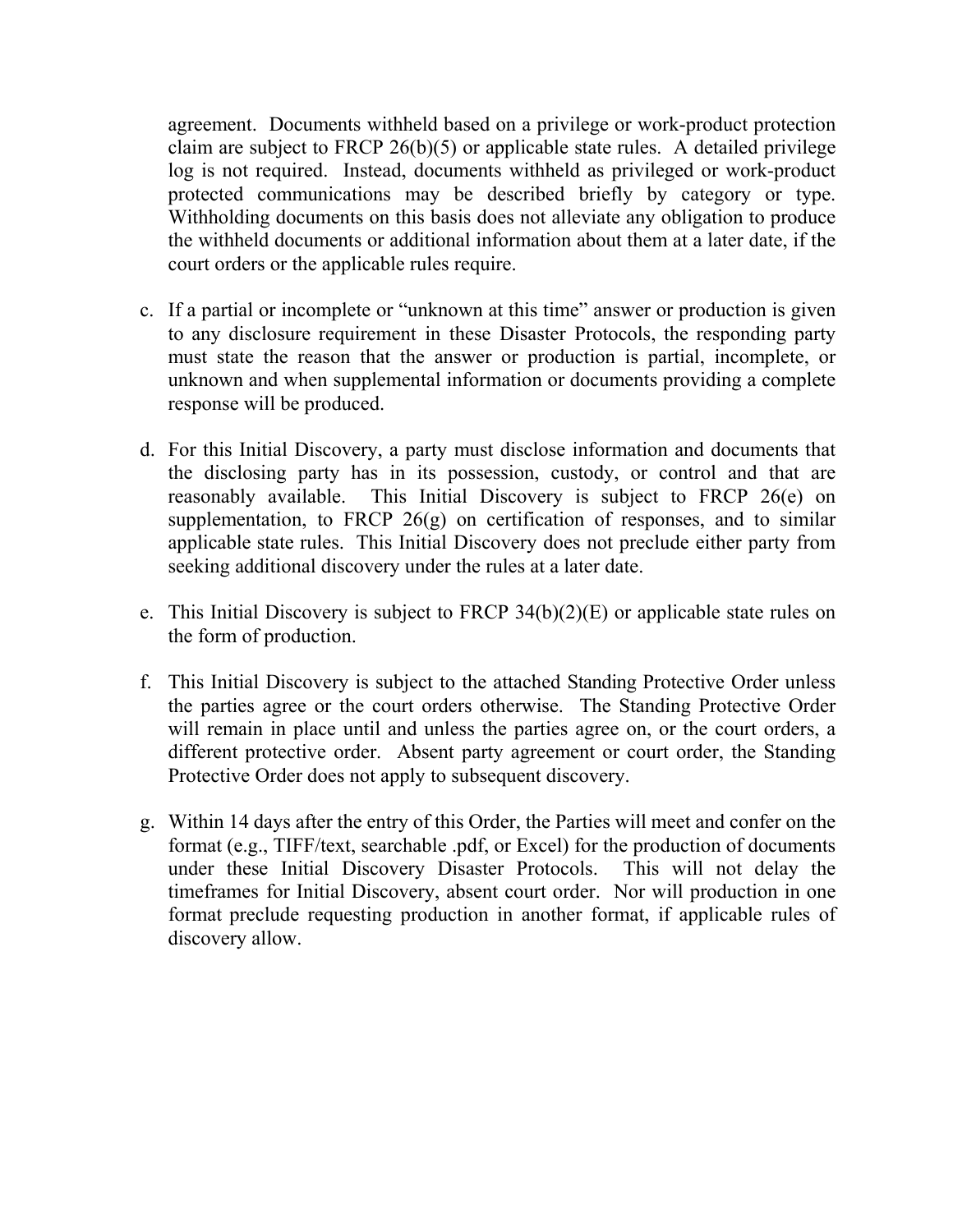# **PART II: INFORMATION AND DOCUMENTS TO BE PRODUCED BY THE INSURED.**

### **(1) Timing.**

The Insured's Initial Discovery responses must be provided within 45 days after the Insurer has submitted a responsive pleading or motion, unless the court orders otherwise.

## **(2) Information to be produced by the Insured:**

- a. A description of the Insured's ownership or other interest in the Property.
- b. The address of the Property (or location of movable Property) on the date of the Event.
- c. The name of each Insurer and all policy numbers for each Policy or Other Insurance held by or potentially benefitting the Insured or the Property on the date of the loss, including relevant policy and claim numbers for any claims.
- d. Identify any current mortgage or other known lien holder.
- e. A computation of each item or type of Claimed Loss, including content claims if in dispute. When the Policy requires, the computation should reasonably identify or itemize price and quantity of materials.
- f. Identify any payments received under the Policy relating to the Event.
- g. Identify the source and amount of any payments received after the Event from Other Insurance, or any other source, for all or any part of the Loss.
- h. Identify any grant or other similar program that the Insured applied for after the Event, including a Small Business Administration loan, seeking payment for all or any part of the Loss.
- i. Identify the public or other adjusters, estimators, inspectors, contractors, engineers, or other persons engaged by or on behalf of the Insured relating to the Claimed Loss.
- j. With respect to any Other Insurance, all policy numbers, the name of each insurer, and claim and docket numbers for any claims made for coverage by the Insured on the same Property at issue in this litigation.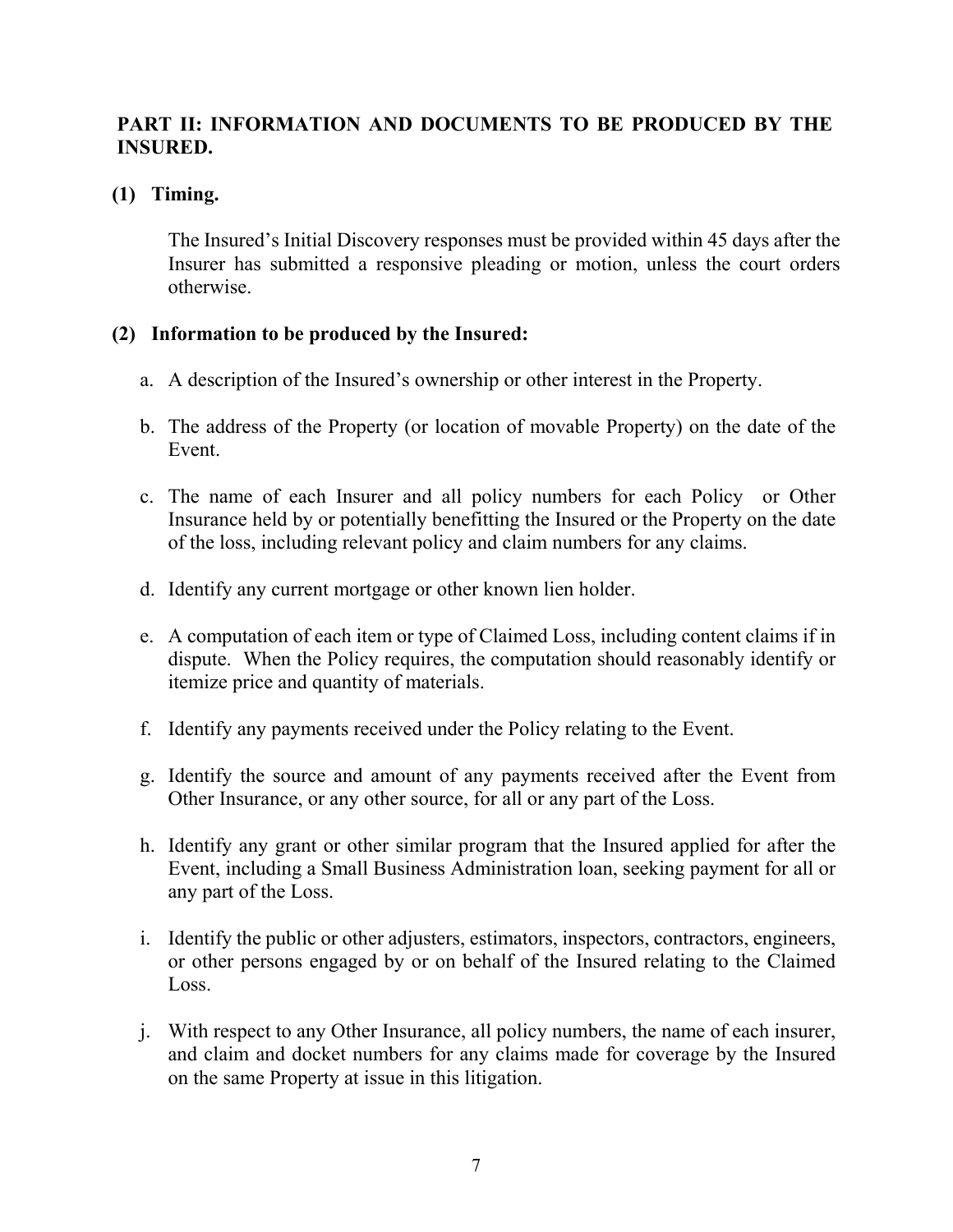- k. A general description, including the court and docket number, of any other lawsuits arising from the Event relating to the Property.
- l. A general description of any known preexisting damage to the Property relating to the Claimed Loss.
- m. A general description of any claims for property damage or lawsuits resulting from property damage in the past ten years relating to the Property .
- n. Identify any sale, transfer, or foreclosure of the Property after the Event.

### **(3) Documents to be produced by the Insured:**

- a. Documents relating to the Claimed Loss, including: any loss estimates; adjuster's reports; engineering reports; contractor's reports; estimates, bids, plans, or specifications regarding repair work (whether planned, in progress, or completed); photographs; videos; or other materials relating to the Claimed Loss, along with any receipts, invoices, and other records of actual costs to repair or replace the Claimed Loss.
- b. Proofs of loss for the Claimed Loss.
- c. Documents relied on by the Insured in generating any proof of loss required or provided under the Policy.
- d. Written communications exchanged between the Insured and Insurer that refer or relate to Insured's Claimed Loss, the Property, or damages, or otherwise relating to the Insured's claim.
- e. Photographs and videos of the Property taken for the purpose of documenting the condition of the Property, including photographs and videos of the Loss.
- f. Written communications, photographs, or estimates of damages sought from or paid by any other insurer related to the Event.
- g. The insurance policy with respect to any Other Insurance, and the claim numbers for claims made to recover Loss to the Property relating to the Event.
- h. Appraisals or surveys of the Property condition within five years before, or any time after, the Event.
- i. If there has been an appraisal under the Policy, documents relating to the appraisal process.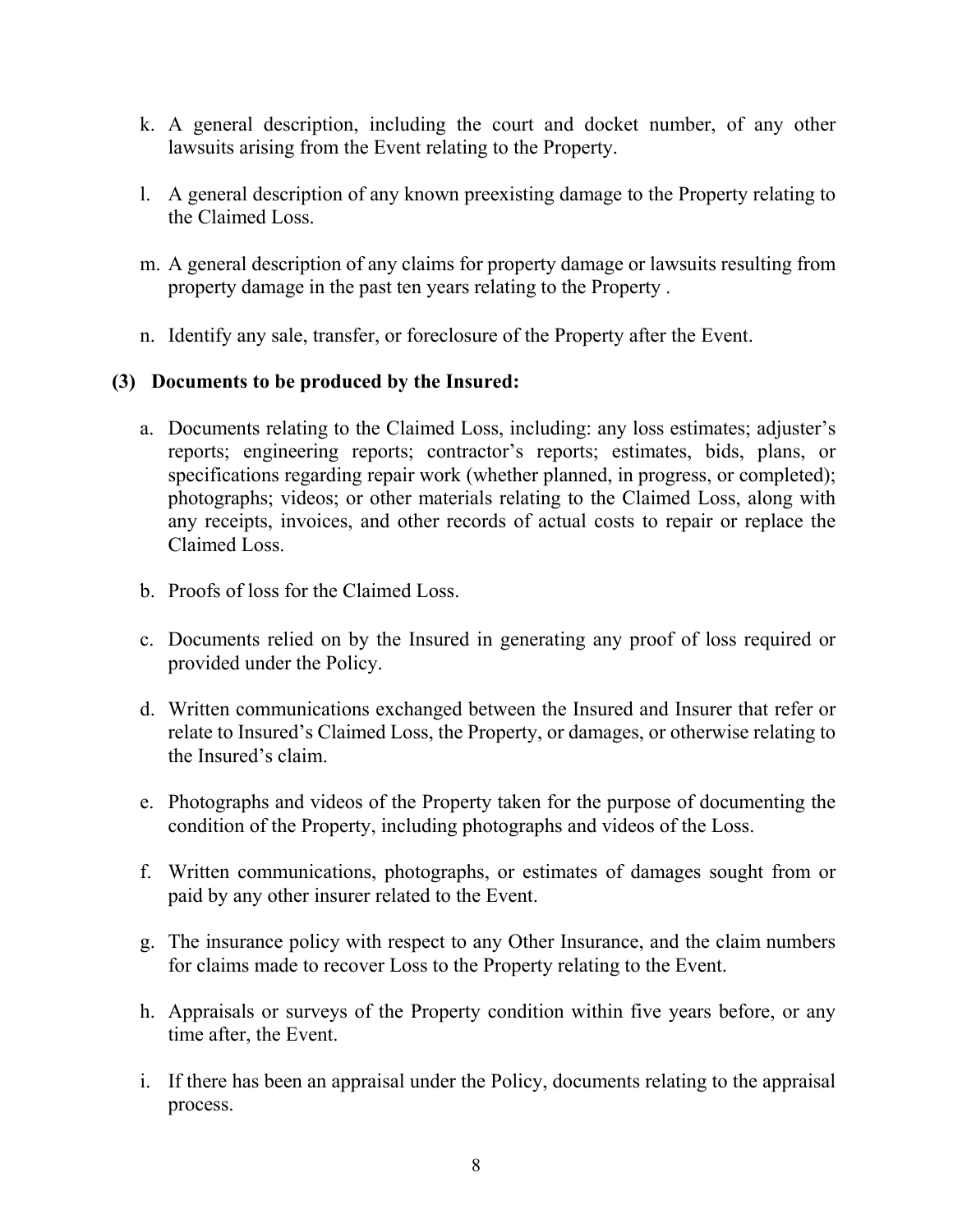- j. **For NFIP Claims**, communications to and from FEMA, the Insurer, and the Insured relating to the Claimed Loss or the Property before the litigation was filed.
- k. **For NFIP Claims**, documents relating to an administrative appeal under 44 C.F.R. § 62.20.
- l. Any other document(s) on which the Insured relies to support the Claimed Loss.

### **PART III: INFORMATION AND DOCUMENTS TO BE PRODUCED BY THE INSURER.**

### **(1) Timing.**

The Insurer's Initial Discovery responses must be provided within 45 days after the Insurer has submitted a responsive pleading or motion, unless the court rules otherwise.

#### **(2) Information to be produced by the Insurer:**

- a. **If there is a dispute over coverage**, in whole or in part, an explanation of the Insurer's reason for the denial of coverage, including:
	- i. Any exclusions or exceptions, or other coverage or legal defenses;
	- ii. The factual basis for any exclusion, limitation, exception, or conditionbased dispute or defense;
	- iii. Whether there is also a dispute as to the value or amount of the Claimed Loss;
	- iv. Any other basis on which coverage was denied.
- b. **If there is a dispute over all or part of the valuation**, an explanation of the Insurer's basis for disputing the value or amount of the Claimed Loss, including:
	- i. The Insurer's understanding of the nature of the dispute;
	- ii. The amount the Insurer disputes and the basis for that dispute, including any applicable Policy provisions that the Insurer alleges or believes are relevant to the dispute; and
	- iii. The amount the Insurer agrees to pay, if any, with respect to any undisputed part of the Claimed Loss.
- c. Any Policy terms or conditions that the Insurer alleges the Insured failed to comply with, including conditions precedent or other terms.
- d. Any payments previously made under the Policy relating to the Event.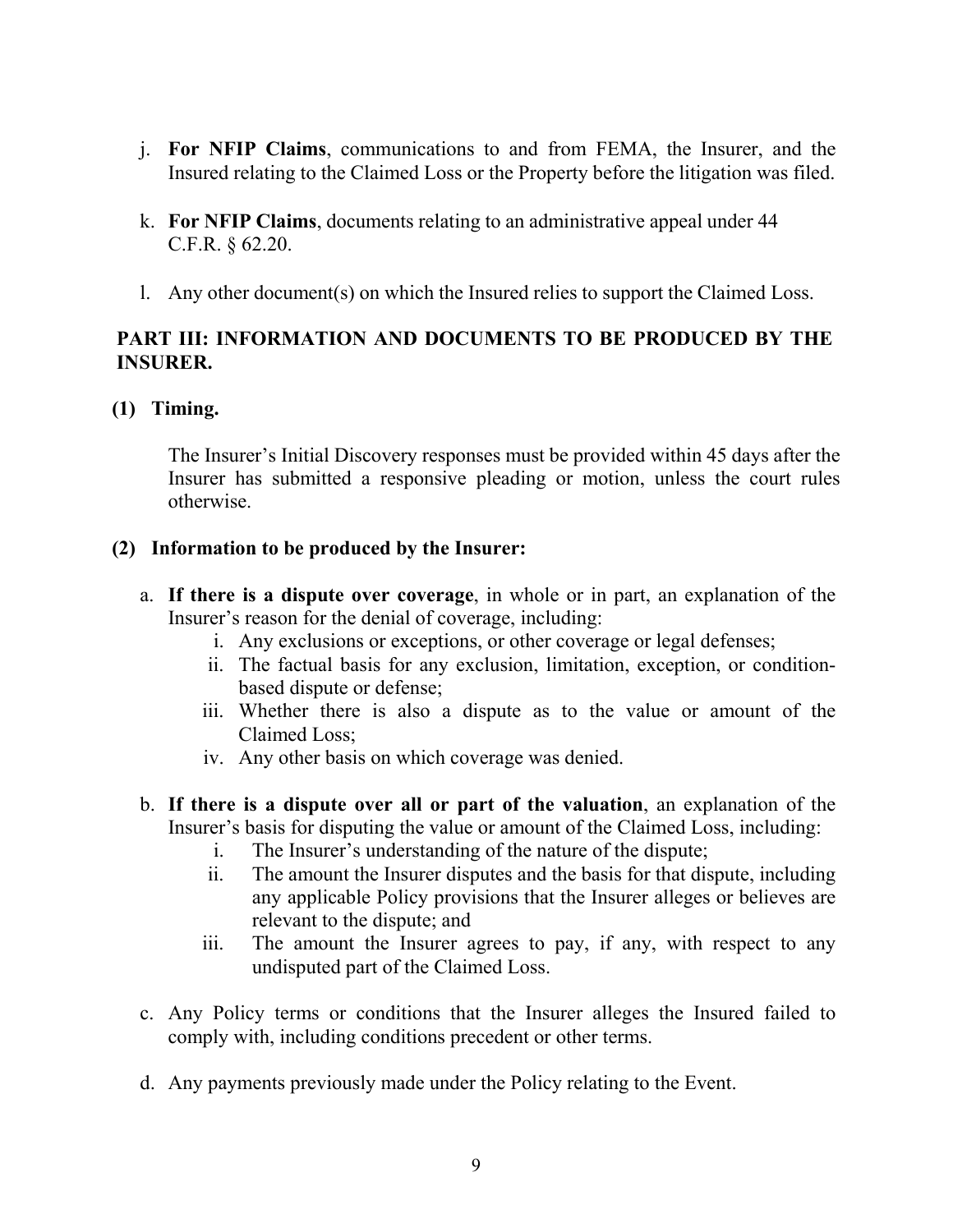- e. A general description of any other basis for nonpayment of the Claimed Loss, in whole or in part.
- f. Any other Event-related lawsuits filed for the Property or the Insured.
- g. Identify the adjuster(s) who handled the claim.
- h. Identify the individual(s) who recommended, made, approved, or rejected the claim decision.
- i. Identify the estimators, inspectors, contractors, engineers, or other persons who participated in the claims process or on whom the Insurer relied in making its claim decision.
- j. If preexisting damage is at issue in the litigation, a general description of any prior claims in the past ten years for the Property.

### **(3) Documents to be produced by the Insurer:**

- a. The claim file maintained by the Insurer.
- b. The complete Policy in effect at the time of the Event.
- c. Assessments of the Claimed Loss, including: loss reports, expert reports that contain any description or analysis of the scope of loss or any defenses under the Policy, damage assessments, adjuster's reports, engineering reports, contractor's reports, and estimates of repair or replacement.
- d. Photographs and videos taken of the Property taken for the purpose of documenting the condition of the Property, including photographs and videos of the Claimed Loss.
- e. Any other evaluations of the Claimed Loss.
- f. Documents containing recordings, transcripts, or notes of statements, conversations, or communications by or between the Insurer and the Insured relating to the Event.
- g. Any claim log, journal, or diary maintained by the Insurer relating to the Claimed Loss.
- h. The complete underwriting file maintained by the Insurer relating to the Property, its condition, or coverage.